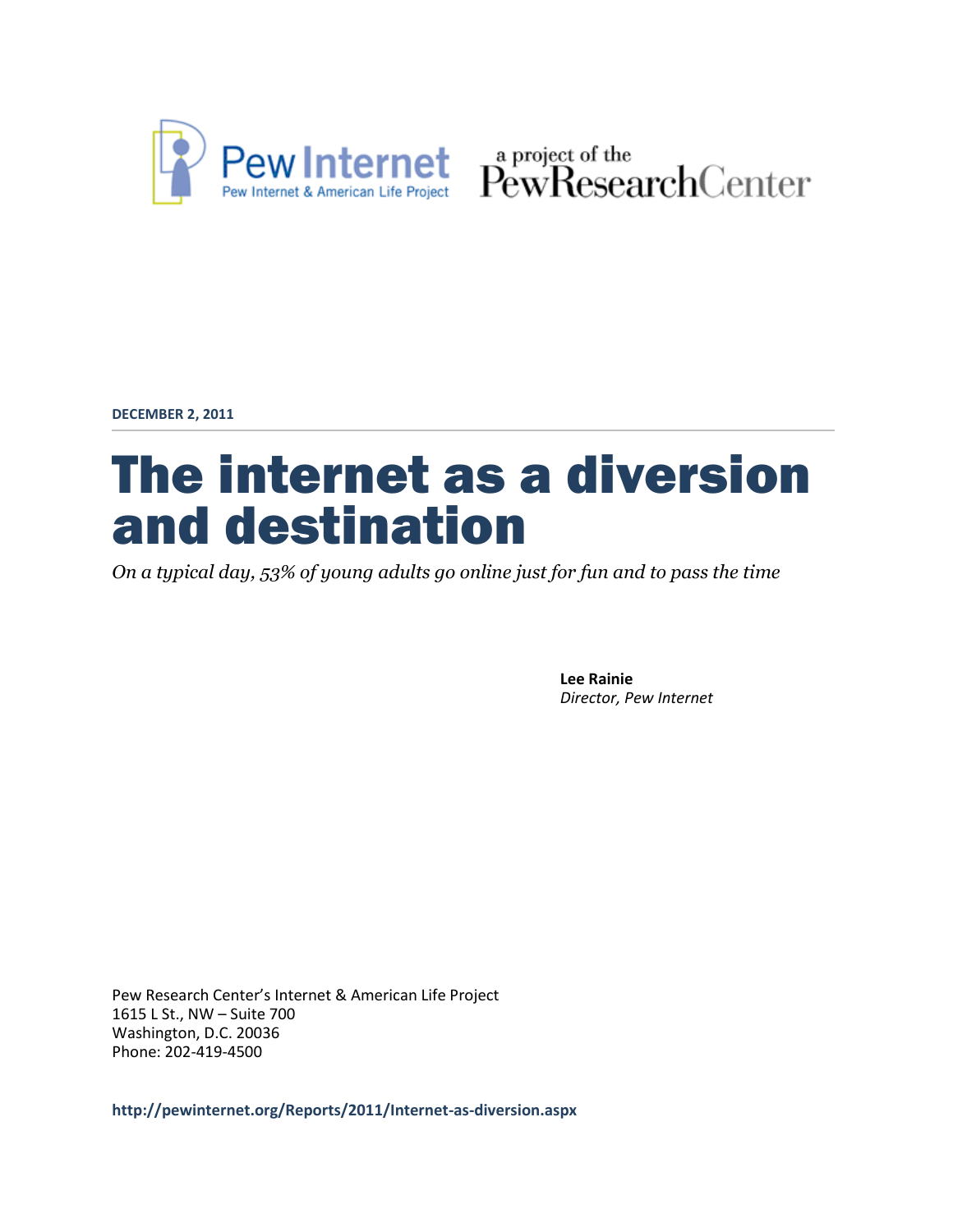### The internet as a diversion and destination

Americans are increasingly going online just for fun and to pass the time. On any given day, 53% of all the young adults ages 18-29 go online for no particular reason except to have fun or to pass the time. Many of them go online in purposeful ways, as well. But the results of a survey by the Pew Research Center's Internet & American Life Project show that young adults' use of the internet can at times be simply for the diversion it presents. Indeed, 81% of all young adults in this age cohort report they have used the internet for this reason at least occasionally.

### Go online for fun and to pass the time on a typical day





**Source:** The Pew Research Center's Internet & American Life Project tracking surveys, 2000-2011. Most recent survey conducted July 25-August 26, 2011. For entire survey N for internet users=851. Interviews were conducted in Spanish and English, on landline phones and cell phones. The margin of error for the internet user sample is 3.7 percentage points.

These results come in the larger context that internet users of all ages are much more likely now than in the past to say they go online for no particular reason other than to pass the time or have fun. Some 58% of all adults (or 74% of all online adults) say they use the internet this way. And a third of all adults (34%) say they used the internet that way "yesterday" – or the day before Pew Internet reached them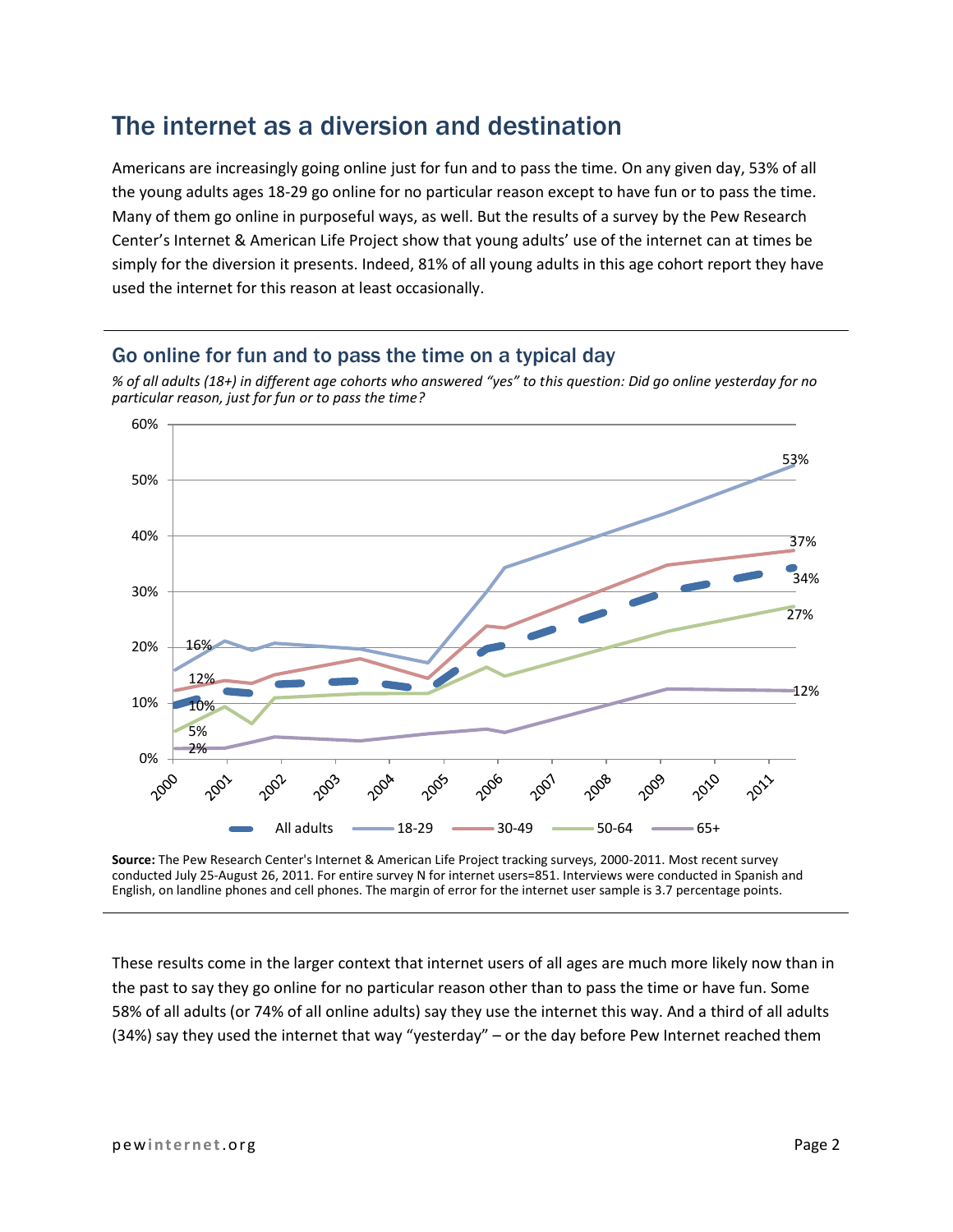for the survey.<sup>1</sup> Both figures are higher than in 2009 when we last asked this question and vastly higher than in the middle of the last decade.



#### Go online for fun and to pass the time

*% of all adults (18+) in different age cohorts who answered "yes" to this question: Do you ever go online for no particular reason, just for fun or to pass the time?* 

**Source:** The Pew Research Center's Internet & American Life Project tracking surveys, 2000-2011. Most recent survey conducted July 25-August 26, 2011. For entire survey N for internet users=851. Interviews were conducted in Spanish and English, on landline phones and cell phones. The margin of error for the internet user sample is 3.7 percentage points.

The upsurge in the number of people who use the internet as a destination for fun and no particular purpose has coincided with a variety of trends: the rise of broadband connections<sup>2</sup>, the increasing use of video that is enabled by those high-speed connections<sup>3</sup>, and the explosion of social networking.<sup>4</sup> All of those factors are strongly associated with people who use the internet for fun: If they have broadband, if they are online video consumers, if they use social media of any kind – especially social networking sites – they are much more likely than others to go online to pass the time.

l

 $1$  We say that these "yesterday" results represent a typical day or an average day on the internet.

<sup>&</sup>lt;sup>2</sup> See<http://pewinternet.org/topics/Broadband.aspx>

<sup>&</sup>lt;sup>3</sup> See <u>http://pewinternet.org/Press-Releases/2010/State-of-Online-Video.aspx</u>

<sup>&</sup>lt;sup>4</sup> See<http://pewinternet.org/topics/Social-Networking.aspx>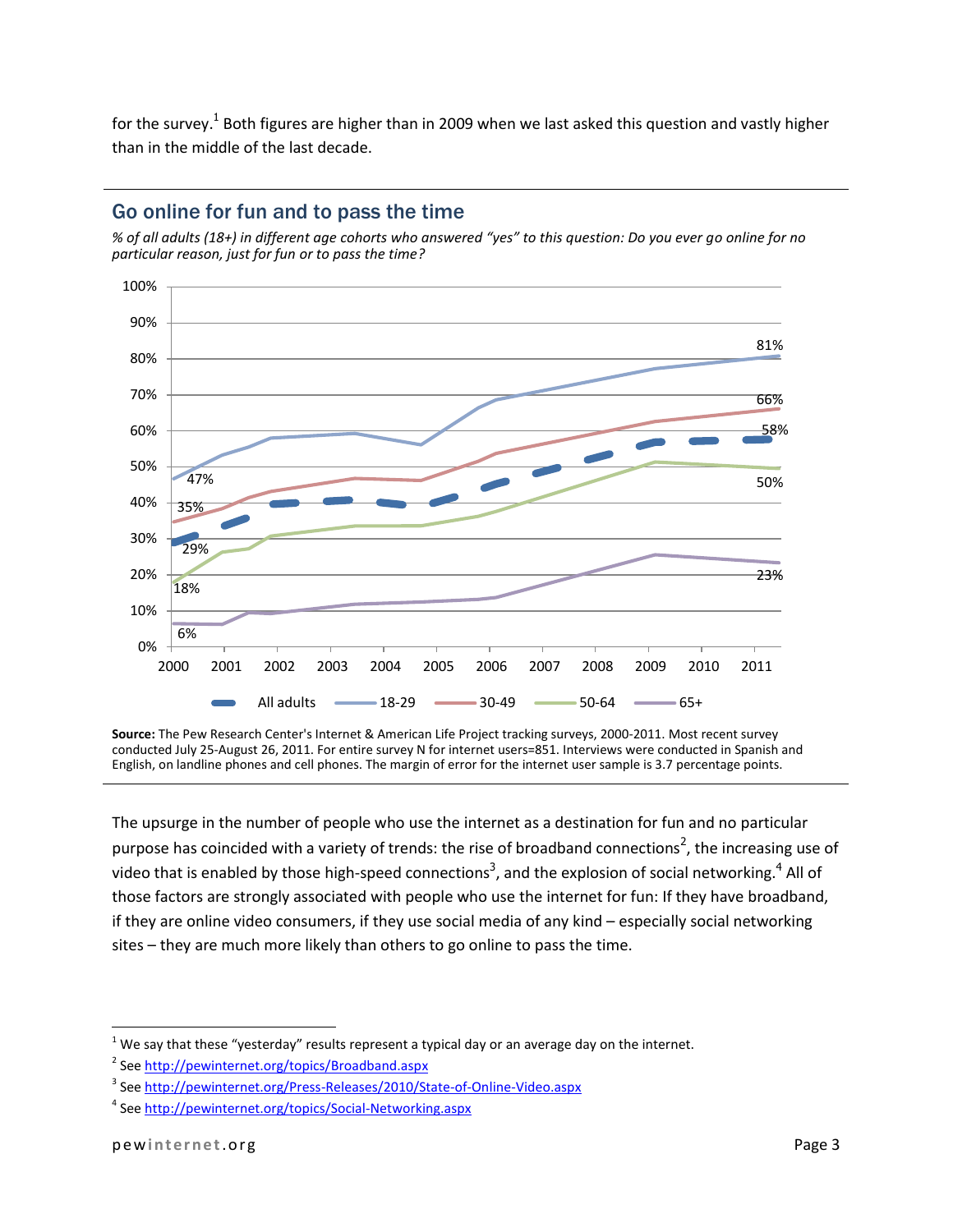The trend also suggests the degree to which the internet has become a competitor to all kinds of other leisure activities that are pursued on other kinds of media. Still, the competition is fuzzy because most other kinds of leisure pursuits that can be digitized – from reading to game playing to "watching TV" and "listening to radio" – are now available online.

Our question wording was simple and did not ask about any particular online "fun" activity, so people were allowed to answer that they were online for fun however they defined the term.

The increases in the number of people going online for fun on a typical day and in the general population of those who ever go online for fun came across all age groups and other demographic cohorts.

The most recent figures about those going online for fun come from a survey conducted from July 25 to August 26, 2011 among 2,260 adults ages 18 and over, including surveys in English and Spanish and on landline and cell phones.

The margin of error for the sample is plus or minus 2 percentage points.

# Additional background

In its earliest survey in March 2000, the Pew Internet Project asked about people's use of the internet as a diversion – a place to have fun and pass the time. At the time we first posed the question, 29% of add adults (63% of the internet users at the time) said they had gone online to just idly kill some time.

At that time, age and class were the biggest factors associated with using the internet this way. More young adults were online and more of them were using the internet as a diversion. And more relatively well-off and well-educated people were online and using the internet as a diversion.

In the ensuing years, men and women, blacks, Latinos and whites, those in higher-income households and lower-income households, those with a lot of education and those without as much education, have all increased their use of the internet for this reason, as the table below shows.

It is still the case, though, that well under half of senior citizens and those without high school diplomas are using the internet as a way to kill time and divert themselves.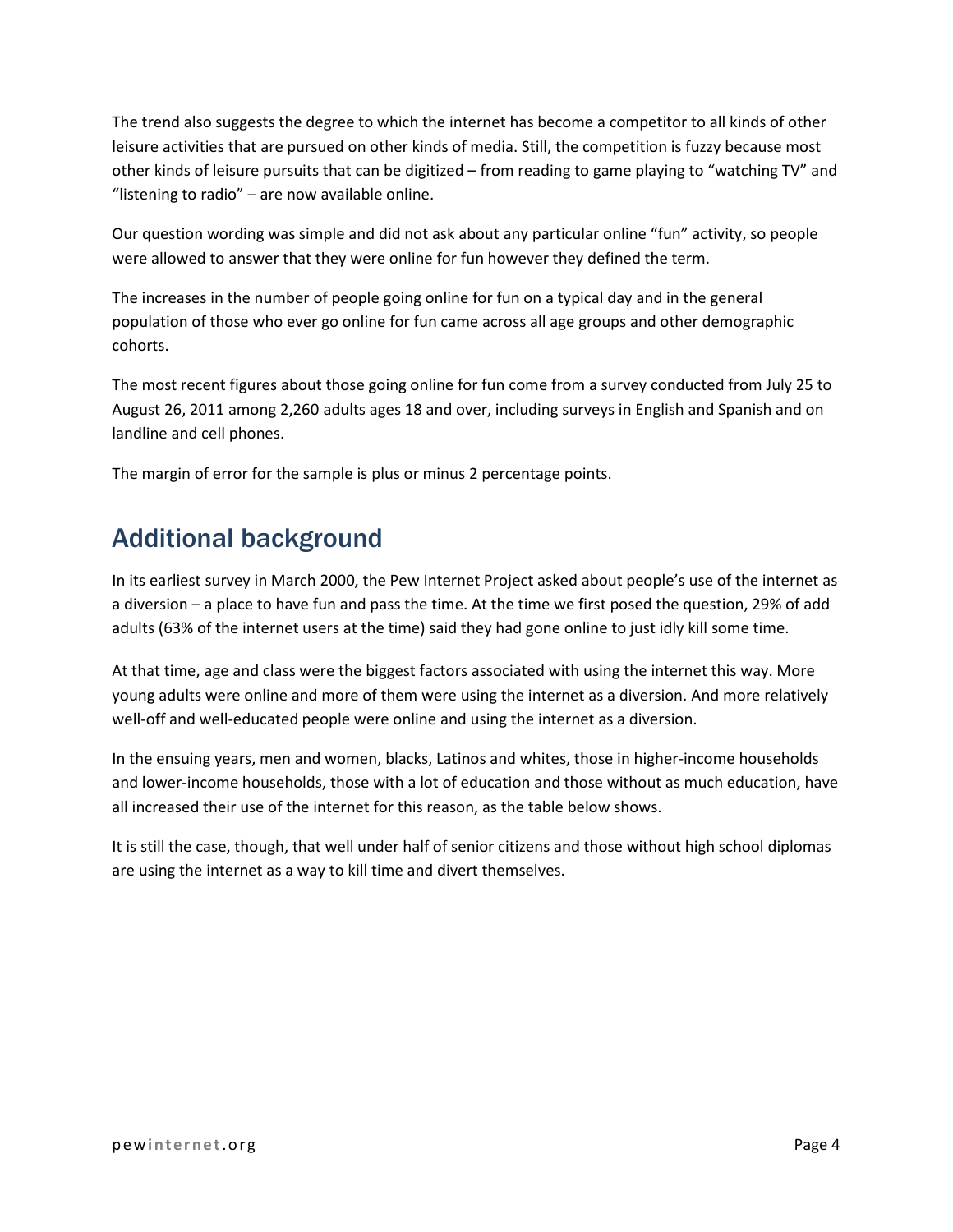### Using the internet for no particular reason, just for fun

*% of adults in each group who use the internet to kill time* 

|                         | 2000 | 2011 | Percentage<br>point increase |
|-------------------------|------|------|------------------------------|
| <b>All adults</b>       | 29%  | 58%  | $+29$                        |
| Gender                  |      |      |                              |
| Male                    | 30%  | 62%  | $+32$                        |
| Female                  | 28   | 54   | $+26$                        |
| <b>Race/Ethnicity</b>   |      |      |                              |
| White                   | 30   | 58   | $+28$                        |
| African American        | 25   | 50   | $+25$                        |
| Hispanic                | 28   | 54   | $+26$                        |
| Age                     |      |      |                              |
| 18-29                   | 47   | 81   | $+34$                        |
| 30-49                   | 35   | 66   | $+31$                        |
| 50-64                   | 18   | 50   | $+32$                        |
| $65+$                   | 6    | 23   | $+17$                        |
| <b>Education</b>        |      |      |                              |
| Some high school        | 13   | 31   | $+17$                        |
| High school             | 26   | 54   | $+28$                        |
| Some college            | 40   | 70   | $+30$                        |
| College graduate        | 41   | 66   | $+25$                        |
| <b>Household income</b> |      |      |                              |
| $<$ \$30,000            | 21   | 50   | $+29$                        |
| \$30,000 - \$49,999     | 38   | 59   | $+21$                        |
| \$50,000 - \$74,999     | 40   | 68   | $+28$                        |
| \$75,000+               | 41   | 74   | $+32$                        |

**Source:** The Pew Research Center's Internet & American Life Project tracking surveys, 2000-2011. Most recent survey conducted July 25-August 26, 2011. For entire survey N for internet users=851. Interviews were conducted in Spanish and English, on landline phones and cell phones. The margin of error for the internet user sample is 3.7 percentage points.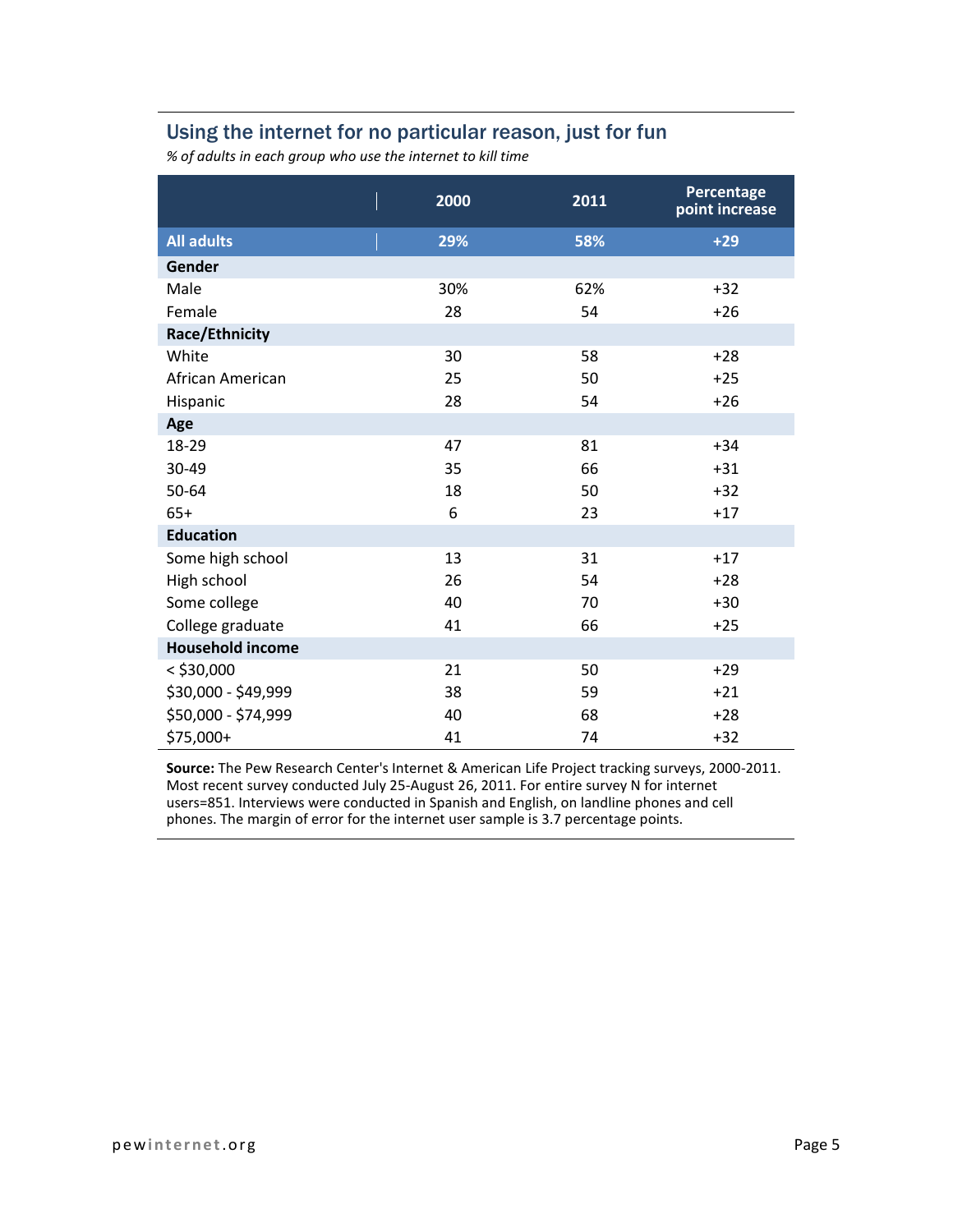### Survey questions

### **August Tracking Survey 2011** Final Topline 8/30/2011

Data for July 25–August 26, 2011

Princeton Survey Research Associates International for the Pew Research Center's Internet & American Life Project

Sample: n=2,260 national adults, age 18 and older, including 916 cell phone interviews Interviewing dates: 07.25.2011 – 08.26.2011

Margin of error is plus or minus 2 percentage points for results based on Total [n=2,260] Margin of error is plus or minus 3 percentage points for results based on internet users [n=1,716] Margin of error is plus or minus 3.7 percentage points for results based on internet users in Form A [n=851]

**INTUSE** Do you use the internet, at least occasionally?

**EMLOCC** Do you send or receive email, at least occasionally?<sup>5</sup>

|                                  | Uses internet | Does not use |
|----------------------------------|---------------|--------------|
|                                  |               | internet     |
| Current                          | 78            | 22           |
| May 2011                         | 78            | 22           |
| January 2011                     | 79            | 21           |
| December 2010"                   | 77            | 23           |
| November 2010ill                 | 74            | 26           |
| September 2010                   | 74            | 26           |
| May 2010                         | 79            | 21           |
| January 2010 <sup>iv</sup>       | 75            | 25           |
| December 2009 <sup>v</sup>       | 74            | 26           |
| September 2009                   | 77            | 23           |
| April 2009                       | 79            | 21           |
| December 2008                    | 74            | 26           |
| November 2008 <sup>vi</sup>      | 74            | 26           |
| August 2008 <sup>vii</sup>       | 75            | 25           |
| <b>July 2008</b> <sup>viii</sup> | 77            | 23           |
| May 2008 <sup>ix</sup>           | 73            | 27           |
| April 2008 <sup>x</sup>          | 73            | 27           |
| January 2008 <sup>xi</sup>       | 70            | 30           |
| December 2007 <sup>xii</sup>     | 75            | 25           |
| September 2007*iii               | 73            | 27           |
| February 2007 <sup>xiv</sup>     | 71            | 29           |
| December 2006 <sup>xv</sup>      | 70            | 30           |
| November 2006 <sup>xvi</sup>     | 68            | 32           |
| August 2006 <sup>xvii</sup>      | 70            | 30           |
| April 2006*viii                  | 73            | 27           |
| February 2006 <sup>xix</sup>     | 73            | 27           |
| December 2005 <sup>xx</sup>      | 66            | 34           |
| September 2005 <sup>xxi</sup>    | 72            | 28           |

<sup>5</sup> Prior to January 2005, question wording was "Do you ever go online to access the Internet or World Wide Web or to send and receive email?"

 $\overline{a}$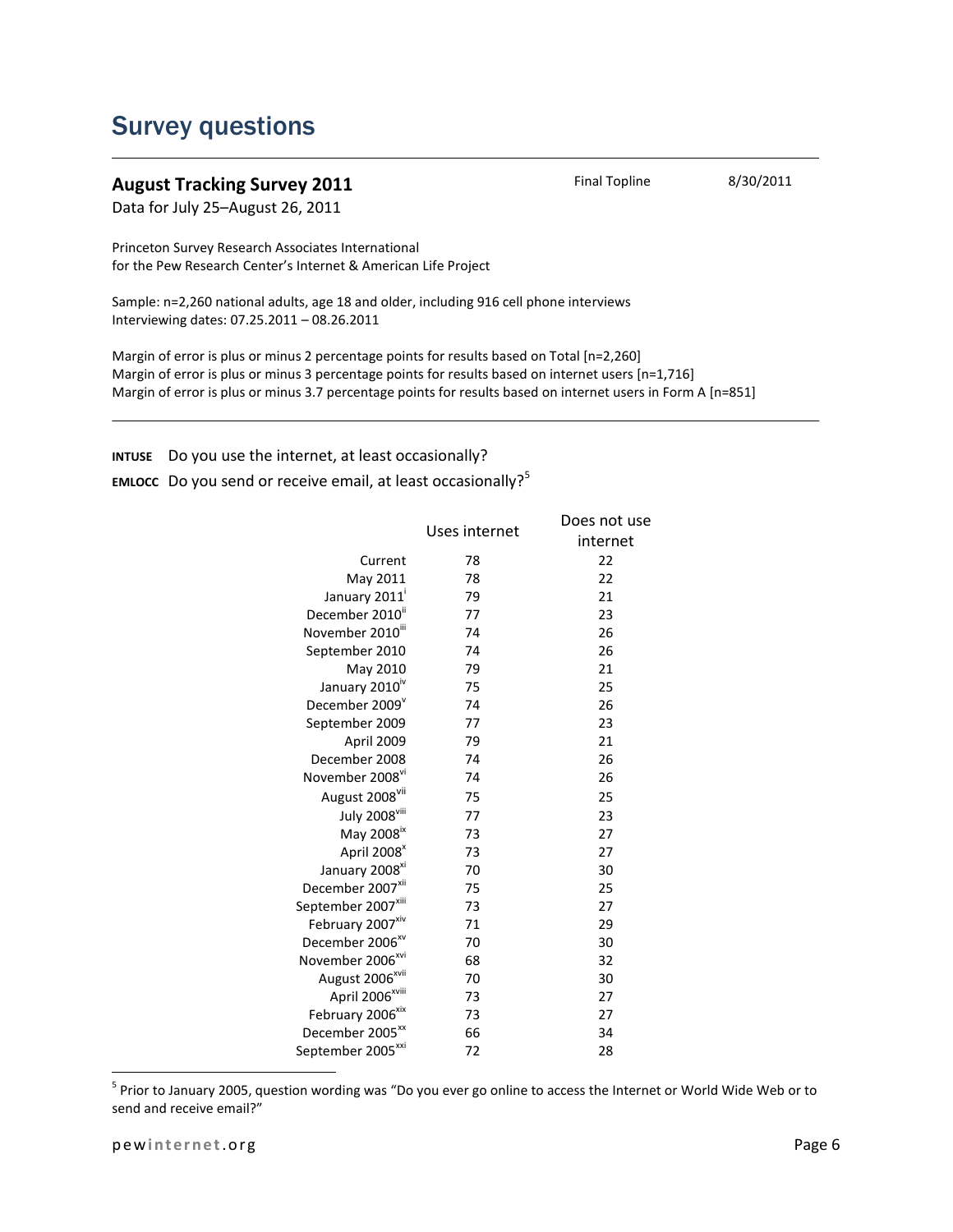| June 2005 <sup>xxii</sup>         | 68 | 32 |
|-----------------------------------|----|----|
| February 2005 <sup>xxiii</sup>    | 67 | 33 |
| January 2005 <sup>xxiv</sup>      | 66 | 34 |
| Nov 23-30, 2004 xxv               | 59 | 41 |
| November 2004 <sup>xxvi</sup>     | 61 | 39 |
| June 2004 <sup>xxvii</sup>        | 63 | 37 |
| February 2004 xxviii              | 63 | 37 |
| November 2003 <sup>xxix</sup>     | 64 | 36 |
| August 2003 <sup>xxx</sup>        | 63 | 37 |
| June 2003 <sup>xxxi</sup>         | 62 | 38 |
| May 2003 <sup>xxxii</sup>         | 63 | 37 |
| March 3-11, 2003 xxxiii           | 62 | 38 |
| February 2003 xxxiv               | 64 | 36 |
| December 2002 <sup>xxxv</sup>     | 57 | 43 |
| November 2002 <sup>xxxvi</sup>    | 61 | 39 |
| October 2002 <sup>xxxvii</sup>    | 59 | 41 |
| September 2002 <sup>xxxviii</sup> | 61 | 39 |
| July 2002 <sup>xxxix</sup>        | 59 | 41 |
| March/May 2002 <sup>xl</sup>      | 58 | 42 |
| January 2002 <sup>xli</sup>       | 61 | 39 |
| December 2001 <sup>xlii</sup>     | 58 | 42 |
| November 2001 <sup>xliii</sup>    | 58 | 42 |
| October 2001 <sup>xliv</sup>      | 56 | 44 |
| September 2001 <sup>xlv</sup>     | 55 | 45 |
| August 2001 <sup>xlvi</sup>       | 59 | 41 |
| February 2001 <sup>xlvii</sup>    | 53 | 47 |
| December 2000 <sup>xlviii</sup>   | 59 | 41 |
| November 2000 <sup>xlix</sup>     | 53 | 47 |
| October 2000                      | 52 | 48 |
| September 2000 <sup>li</sup>      | 50 | 50 |
| August 2000 <sup>lii</sup>        | 49 | 51 |
| June 2000                         | 47 | 53 |
| May 2000liv                       | 48 | 52 |
|                                   |    |    |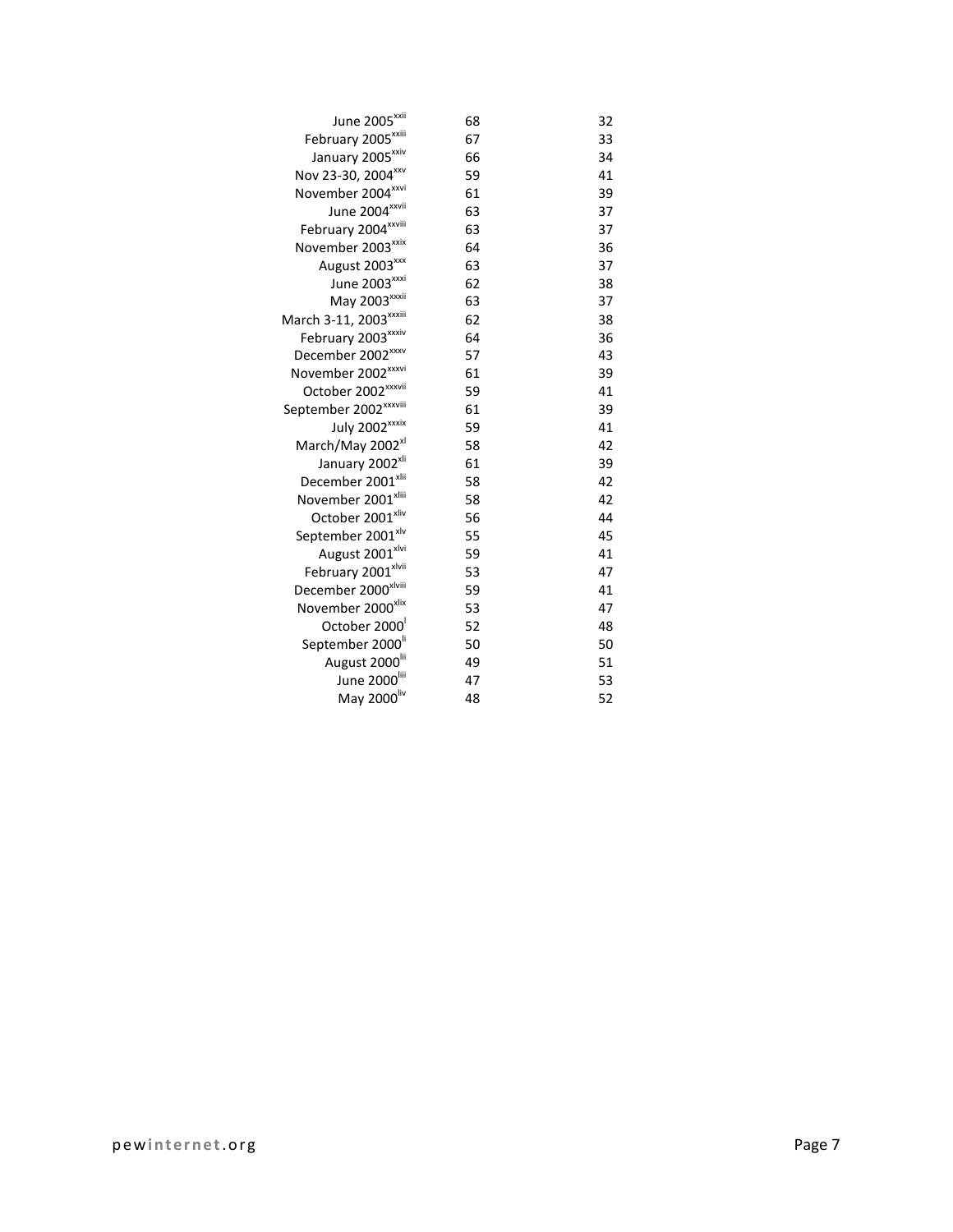### YEST1NW Did you happen to use the internet YESTERDAY?<sup>6</sup>

#### Based on all internet users [N=1,716]

|                  | YES, USED INTERNET<br>YESTERDAY | NO, DID NOT USE<br>INTERNET YESTERDAY | DON'T KNOW <sup>7</sup> | REFUSED |
|------------------|---------------------------------|---------------------------------------|-------------------------|---------|
| Current          | 76                              | 23                                    | $\ast$                  | 0       |
| May 2011         | 77                              | 22                                    | *                       | 0       |
| November 2010    | 76                              | 24                                    | *                       | $\ast$  |
| September 2010   | 76                              | 24                                    | *                       | 0       |
| May 2010         | 78                              | 22                                    | $\ast$                  | 0       |
| January 2010     | 72                              | 27                                    | $\ast$                  | 0       |
| December 2009    | 71                              | 28                                    | 1                       | $\ast$  |
| September 2009   | 73                              | 27                                    | $\ast$                  | *       |
| April 2009       | 73                              | 26                                    | 1                       | *       |
| December 2008    | 72                              | 28                                    | *                       |         |
| November 2008    | 72                              | 27                                    | $\ast$                  |         |
| August 2008      | 72                              | 27                                    | 1                       |         |
| <b>July 2008</b> | 71                              | 28                                    | 1                       |         |
| May 2008         | 70                              | 30                                    | 1                       |         |
| April 2008       | 72                              | 28                                    | $\ast$                  |         |
| December 2007    | 72                              | 27                                    | *                       |         |
| September 2007   | 68                              | 32                                    | $\ast$                  |         |
| February 2007    | 69                              | 31                                    | $\ast$                  |         |
| December 2006    | 65                              | 34                                    | $\ast$                  |         |
| November 2006    | 64                              | 36                                    | $\ast$                  |         |
| August 2006      | 66                              | 34                                    | $\ast$                  |         |
| April 2006       | 66                              | 33                                    | $\ast$                  |         |
| December 2005    | 63                              | 36                                    | *                       |         |
| September 2005   | 65                              | 34                                    | *                       |         |
| February 2005    | 60                              | 40                                    | $\ast$                  |         |
| January 2005     | 58                              | 42                                    | $\ast$                  |         |
| November 2004    | 61                              | 39                                    | $\ast$                  |         |
| <b>June 2004</b> | 53                              | 46                                    | 1                       |         |
| February 2004    | 55                              | 44                                    | *                       |         |
| November 2003    | 54                              | 45                                    | *                       |         |
| <b>July 2003</b> | 52                              | 47                                    | 1                       |         |
| <b>June 2003</b> | 55                              | 44                                    | $\ast$                  |         |
| May 2003         | 58                              | 42                                    | $\ast$                  |         |
| March 3-11, 2003 | 60                              | 40                                    | 0                       |         |
| February 2003    | 60                              | 40                                    | $\ast$                  |         |

**YEST1NW continued…**

 6 Prior to January 2005, question wording was "Did you happen to go online or check your email **yesterday**?"

<sup>&</sup>lt;sup>7</sup> For this question and many others throughout the topline, results for "Don't know" often reflect combined "Don't know" and "Refused" percentages. DK and REF are reported separately where available.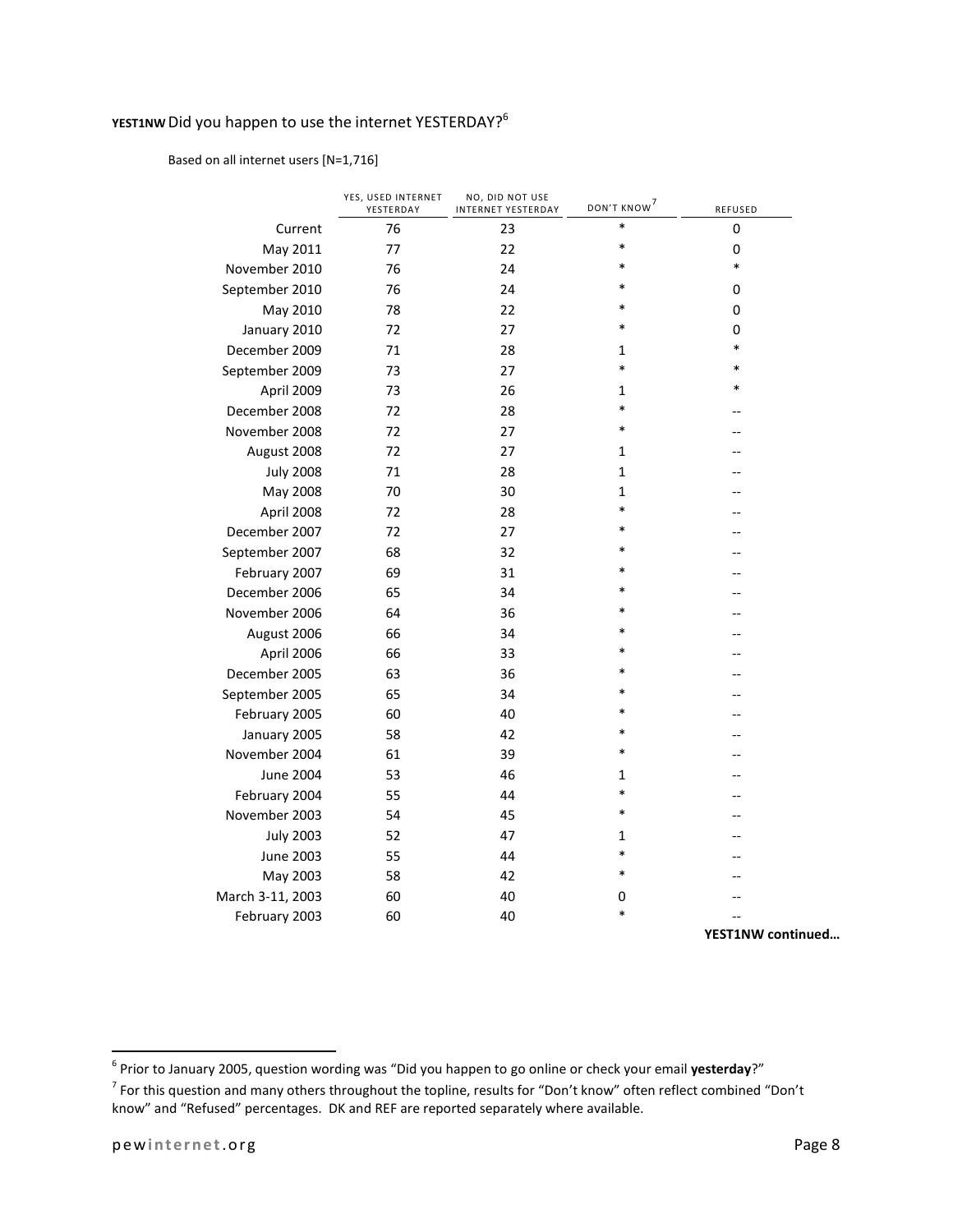#### **YEST1NW continued…**

|                           | YES, USED INTERNET<br>YESTERDAY | NO, DID NOT USE<br><b>INTERNET YESTERDAY</b> | DON'T KNOW   | <b>REFUSED</b> |
|---------------------------|---------------------------------|----------------------------------------------|--------------|----------------|
| December 2002             | 56                              | 44                                           | *            |                |
| November 2002             | 57                              | 43                                           | *            |                |
| October 2002              | 57                              | 43                                           | $\Omega$     |                |
| September 2002            | 58                              | 42                                           | *            |                |
| <b>July 2002</b>          | 53                              | 47                                           | *            |                |
| March/May 2002            | 57                              | 43                                           | *            |                |
| January 2002 <sup>8</sup> | 59                              | 41                                           | *            |                |
| Dec. 17-23, 2001          | 58                              | 42                                           | *            |                |
| Nov. 19-Dec. 16 2001      | 60                              | 40                                           | *            |                |
| Oct. 19-Nov. 18 2001      | 61                              | 39                                           | *            |                |
| Oct. 8-18 2001            | 51                              | 49                                           | $\mathbf{1}$ |                |
| October 2-7 2001          | 56                              | 43                                           | 1            |                |
| Sept 20-Oct 1 2001        | 57                              | 42                                           | 1            |                |
| Sept 12-19 2001           | 51                              | 49                                           | *            |                |
| August 2001               | 56                              | 44                                           | *            |                |
| February 20019            | 59                              | 41                                           | *            |                |
| Fall 2000 <sup>lv</sup>   | 56                              | 44                                           | *            |                |
| August 2000               | 50                              | 50                                           | *            |                |
| <b>June 2000</b>          | 52                              | 48                                           | *            |                |
| May 2000                  | 55                              | 45                                           | 0            |                |
| March 2000 <sup>lvi</sup> | 60                              | 40                                           | *            |                |

**MODEM3B** At home, do you connect to the internet through a dial-up telephone line, or do you have some other type of connection, such as a DSL-enabled phone line, a cable TV modem, a wireless connection, a fiber optic connection such as FIOS or a  $T-1$ ?<sup>10</sup>

|                     | DIAL-UP | <b>TOTAL</b><br><b>HIGH</b><br>SPEED | ---------<br>DSL | ---------<br>CABLE<br><b>MODEM</b> | ---------<br>WIRELESS | ---------<br><b>FIBER</b><br>OPTIC <sup>11</sup> | ---------<br>$T-1$   | DK | REF.           |
|---------------------|---------|--------------------------------------|------------------|------------------------------------|-----------------------|--------------------------------------------------|----------------------|----|----------------|
| Current [N=1,565]   | 5       | 89                                   | 22               | 34                                 | 26                    | 5                                                | $\ast$               | 3  | $\ast$         |
| May 2011 [N=1,518]  | 6       | 88                                   | 25               | 31                                 | 29                    | 4                                                | $\ast$               | 3  | 1              |
| Jan 2011 [N=1,610]  | 4       | 88                                   | 28               | 33                                 | 22                    | 5                                                | $\blacktriangleleft$ | 4  | 1              |
| Dec 2010 [N=1,731]  | 6       | 85                                   | 27               | 33                                 | 19                    | 5                                                | $\ast$               | 6  | 2              |
| Nov 2010 [N=1,560]  | 6       | 86                                   | 28               | 33                                 | 20                    | 5                                                | $\blacktriangleleft$ | 4  | $\overline{2}$ |
| Sept 2010 [N=1,947] |         | 86                                   | 29               | 31                                 | 20                    | 6                                                |                      | 4  |                |

Based on those who use the internet at home

8 Internet user defined as Q5=1 and Q6=1 from Aug. 2001 until Jan 2002.

 $9$  Internet user for Feb. 2001 defined as Q5=1 and (Q6=1 or Q6A=1-7).

<sup>10</sup> From September 2009 thru January 2010, the question asking about type of home internet connection (MODEM) was form split. MODEMA was asked of Form A respondents who use the internet from home. MODEMB was asked of Form B respondents who use the internet from home. Trend results shown here reflect combined MODEMA and MODEMB percentages. Form B respondents who answered "satellite," fixed wireless provider," or "other wireless such as an Aircard or cell phone" have been combined in the "Wireless" column in the table.

 $11$  In Sept. 2007 and before, "Fiber optic connection" and "T-1 connection" were collapsed into one category. Percentage for "Fiber optic connection" reflects the combined "Fiber-optic/T-1" group.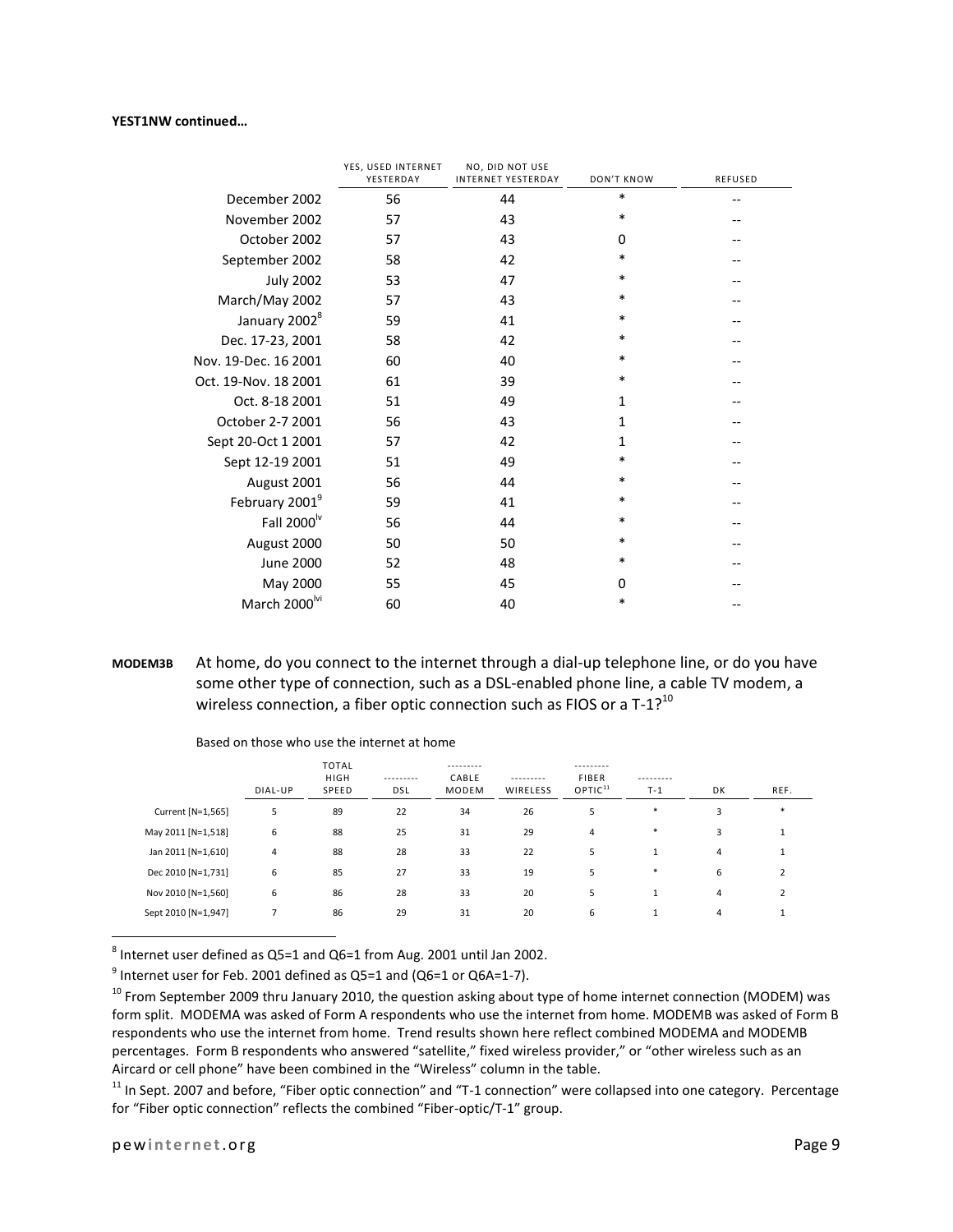May 2010 [N=1,659] 7 86 27 33 20 5 1 4 1 **WEB1** Next... Please tell me if you ever use the internet to do any of the following things. Do you ever use the internet to...[INSERT; RANDOMIZE]? / Did you happen to do this yesterday, or not?<sup>12</sup>

Based on Form A internet users [N=851]

|                                                                         | total have ever<br><b>DONE THIS</b> | <b>DID</b><br>----------<br>YESTERDAY | have not<br>done this | don't know | refused |
|-------------------------------------------------------------------------|-------------------------------------|---------------------------------------|-----------------------|------------|---------|
| Go online for no particular reason,<br>just for fun or to pass the time |                                     |                                       |                       |            |         |
|                                                                         |                                     |                                       |                       |            |         |
| Current                                                                 | 74                                  | 44                                    | 26                    | *          | 0       |
| April 2009 <sup>13</sup>                                                | 72                                  | 38                                    | 28                    | 0          | 0       |
| April 2006                                                              | 62                                  | 28                                    | 37                    | *          |         |
| Dec 2005                                                                | 66                                  | 30                                    | 33                    | $\ast$     |         |
| November 23-30, 2004                                                    | 66                                  | 21                                    | 34                    | 0          |         |
| May 2003                                                                | 66                                  | 23                                    | 34                    | *          |         |
| March 20-25, 2003                                                       | 67                                  | 22                                    | 33                    | *          |         |
| March 12-19, 2003                                                       | 68                                  | 24                                    | 31                    | *          |         |
| Jan 2002                                                                | 65                                  | 22                                    | 35                    | $\ast$     |         |
| Dec 17-23, 2001                                                         | 64                                  | 20                                    | 36                    | *          |         |
| Nov 19-Dec 16, 2001                                                     | 64                                  | 21                                    | 35                    | $\ast$     |         |
| Oct 19-Nov 18, 2001                                                     | 67                                  | 23                                    | 33                    | $\ast$     |         |
| Oct 8-18, 2001                                                          | 65                                  | 19                                    | 35                    | $\ast$     |         |
| Oct 2-7, 2001                                                           | 63                                  | 22                                    | 37                    | 0          |         |
| Sept 20-Oct 1, 2001                                                     | 62                                  | 20                                    | 38                    | *          |         |
| Sept 12-19, 2001                                                        | 60                                  | 13                                    | 39                    | 1          |         |
| Aug 2001                                                                | 61                                  | 20                                    | 39                    | $\ast$     |         |
| Feb 2001                                                                | 63                                  | 23                                    | 37                    | 1          |         |
| <b>Fall 2000</b>                                                        | 65                                  | 21                                    | 35                    | $\ast$     |         |
| August 2000                                                             | 66                                  | 19                                    | 34                    | $\ast$     |         |
| <b>June 2000</b>                                                        | 61                                  | 17                                    | 39                    | $\ast$     |         |
| April 2000                                                              | 60                                  | 18                                    | 40                    | $\ast$     |         |
| March 2000                                                              | 63                                  | 21                                    | 37                    | 0          |         |
|                                                                         |                                     |                                       |                       |            |         |

<sup>&</sup>lt;sup>12</sup> Prior to January 2005, question wording was "Please tell me if you ever do any of the following when you go online. Do you ever…?/Did you happen to do this yesterday, or not?" Unless otherwise noted, trends are based on all internet users for that survey.

<sup>&</sup>lt;sup>13</sup> In April 2009, item was based on form split.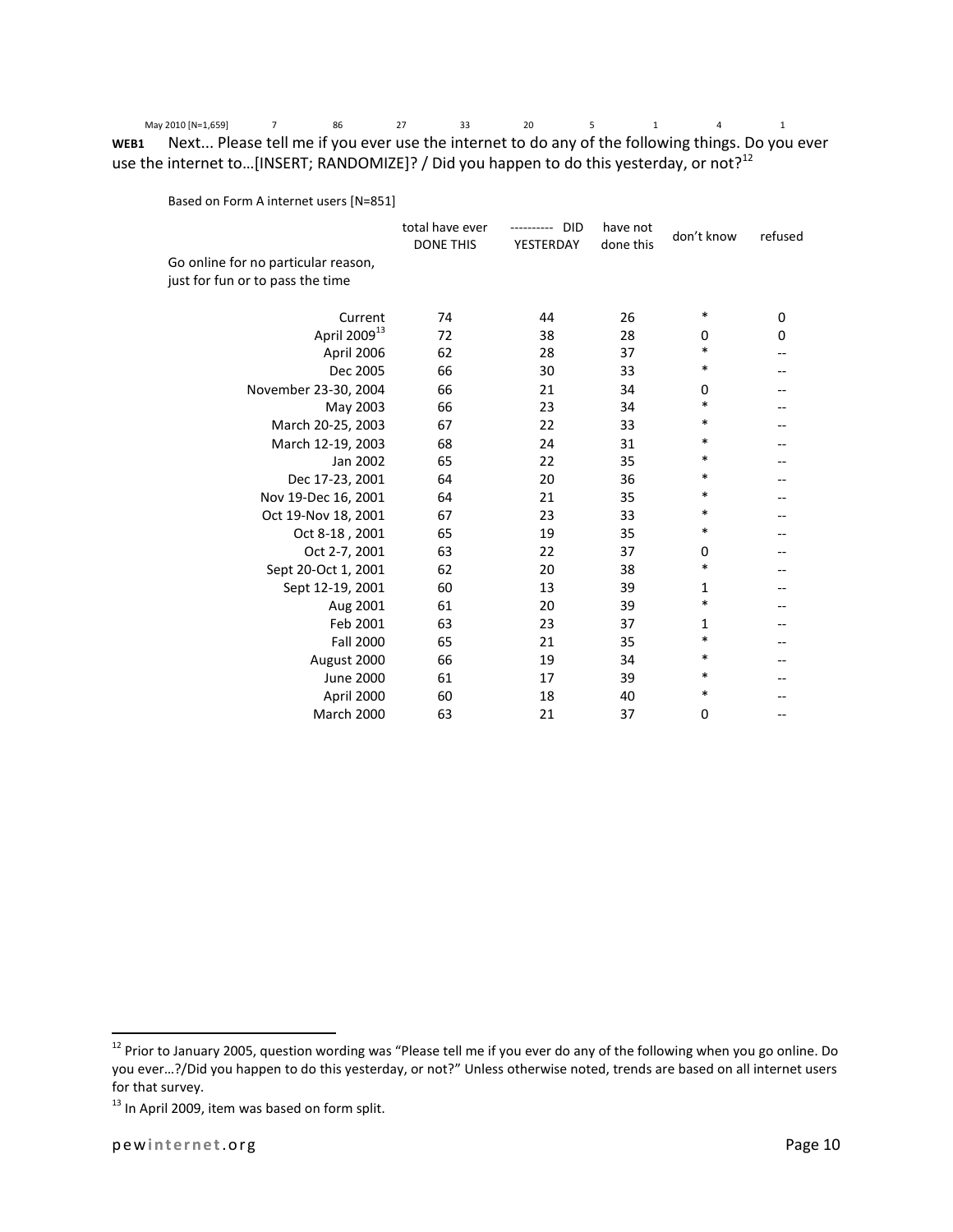# Methodology for August 2011 Tracking Survey

This report is based on the findings of a survey on Americans' use of the Internet. The results in this report are based on data from telephone interviews conducted by Princeton Survey Research Associates International from July 25 to August 26, 2011, among a sample of 2,260 adults, age 18 and older. Telephone interviews were conducted in English and Spanish by landline (1,344) and cell phone (916, including 425 without a landline phone). For results based on the total sample, one can say with 95% confidence that the error attributable to sampling is plus or minus 2.3 percentage points. For results based on Internet users (n=1,716), the margin of sampling error is plus or minus 2.6 percentage points. In addition to sampling error, question wording and practical difficulties in conducting telephone surveys may introduce some error or bias into the findings of opinion polls.

A combination of landline and cellular random digit dial (RDD) samples was used to represent all adults in the continental United States who have access to either a landline or cellular telephone. Both samples were provided by Survey Sampling International, LLC (SSI) according to PSRAI specifications. Numbers for the landline sample were selected with probabilities in proportion to their share of listed telephone households from active blocks (area code + exchange + two-digit block number) that contained three or more residential directory listings. The cellular sample was not list-assisted, but was drawn through a systematic sampling from dedicated wireless 100-blocks and shared service 100-blocks with no directory-listed landline numbers.

New sample was released daily and was kept in the field for at least five days. The sample was released in replicates, which are representative subsamples of the larger population. This ensures that complete call procedures were followed for the entire sample. At least 7 attempts were made to complete an interview at a sampled telephone number. The calls were staggered over times of day and days of the week to maximize the chances of making contact with a potential respondent. Each number received at least one daytime call in an attempt to find someone available. For the landline sample, interviewers asked to speak with the youngest adult male or female currently at home based on a random rotation. If no male/female was available, interviewers asked to speak with the youngest adult of the other gender. For the cellular sample, interviews were conducted with the person who answered the phone. Interviewers verified that the person was an adult and in a safe place before administering the survey. Cellular sample respondents were offered a post-paid cash incentive for their participation. All interviews completed on any given day were considered to be the final sample for that day.

Weighting is generally used in survey analysis to compensate for sample designs and patterns of nonresponse that might bias results. A two-stage weighting procedure was used to weight this dual-frame sample. The first-stage corrected for different probabilities of selection associated with the number of adults in each household and each respondent's telephone usage patterns.<sup>14</sup> This weighting also adjusts for the overlapping landline and cell sample frames and the relative sizes of each frame and each

<sup>&</sup>lt;sup>14</sup> i.e., whether respondents have only a landline telephone, only a cell phone, or both kinds of telephone.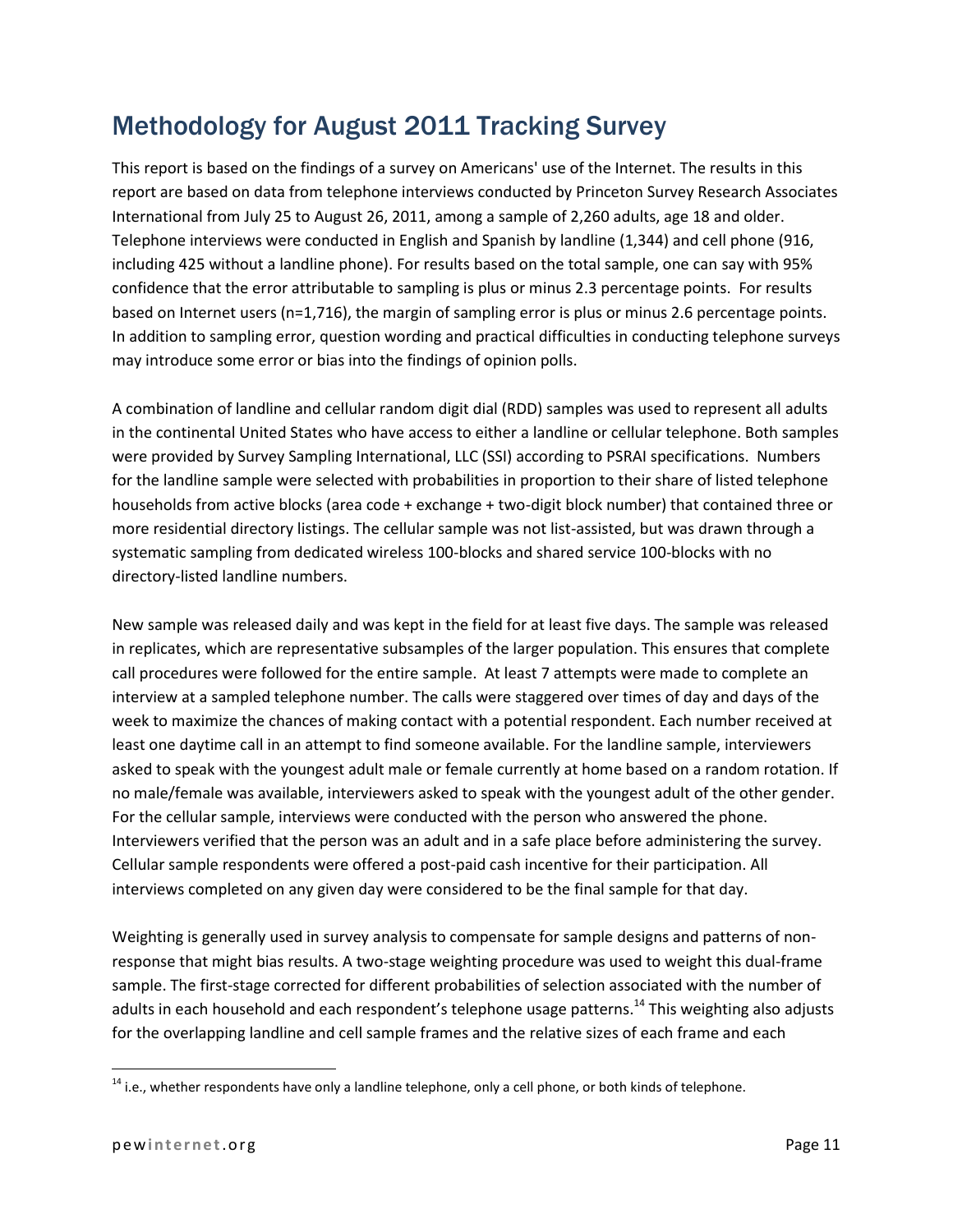sample.The second stage of weighting balances sample demographics to population parameters. The sample is balanced by form to match national population parameters for sex, age, education, race, Hispanic origin, region (U.S. Census definitions), population density, and telephone usage. The White, non-Hispanic subgroup is also balanced on age, education and region. The basic weighting parameters came from a special analysis of the Census Bureau's 2010 Annual Social and Economic Supplement (ASEC) that included all households in the continental United States. The population density parameter was derived from Census 2000 data. The cell phone usage parameter came from an analysis of the July-December 2010 National Health Interview Survey.<sup>15</sup>

| <b>Sample Disposition</b> |        |                                  |  |
|---------------------------|--------|----------------------------------|--|
| Landline                  | Cell   |                                  |  |
| 27,999                    | 21,600 | <b>Total Numbers Dialed</b>      |  |
|                           |        |                                  |  |
| 1,138                     | 323    | Non-residential                  |  |
| 1,348                     | 54     | Computer/Fax                     |  |
| $\overline{2}$            |        | Cell phone                       |  |
| 13,357                    | 8,166  | Other not working                |  |
| 1,565                     | 262    | Additional projected not working |  |
| 10,589                    | 12,795 | Working numbers                  |  |
| 37.8%                     | 59.2%  | <b>Working Rate</b>              |  |
|                           |        |                                  |  |
| 522                       | 87     | No Answer / Busy                 |  |
| 3,398                     | 4,396  | <b>Voice Mail</b>                |  |
| 35                        | 8      | <b>Other Non-Contact</b>         |  |
| 6,634                     | 8,304  | Contacted numbers                |  |
| 62.7%                     | 64.9%  | <b>Contact Rate</b>              |  |
|                           |        |                                  |  |
| 521                       | 1,331  | Callback                         |  |
| 4,700                     | 5,475  | Refusal                          |  |
| 1,413                     | 1,498  | Cooperating numbers              |  |
| 21.3%                     | 18.0%  | <b>Cooperation Rate</b>          |  |
|                           |        |                                  |  |
| 36                        | 49     | Language Barrier                 |  |
|                           | 509    | Child's cell phone               |  |
| 1,377                     | 940    | Eligible numbers                 |  |
| 97.5%                     | 62.8%  | <b>Eligibility Rate</b>          |  |
|                           |        |                                  |  |
| 33                        | 24     | Break-off                        |  |
| 1,344                     | 916    | Completes                        |  |
| 97.6%                     | 97.4%  | <b>Completion Rate</b>           |  |
|                           |        |                                  |  |
| 13.0%                     | 11.4%  | <b>Response Rate</b>             |  |

Following is the full disposition of all sampled telephone numbers:

 $\overline{a}$ 

<sup>&</sup>lt;sup>15</sup> Blumberg SJ, Luke JV. Wireless substitution: Early release of estimates from the National Health Interview Survey, July-December, 2010. National Center for Health Statistics. June 2011.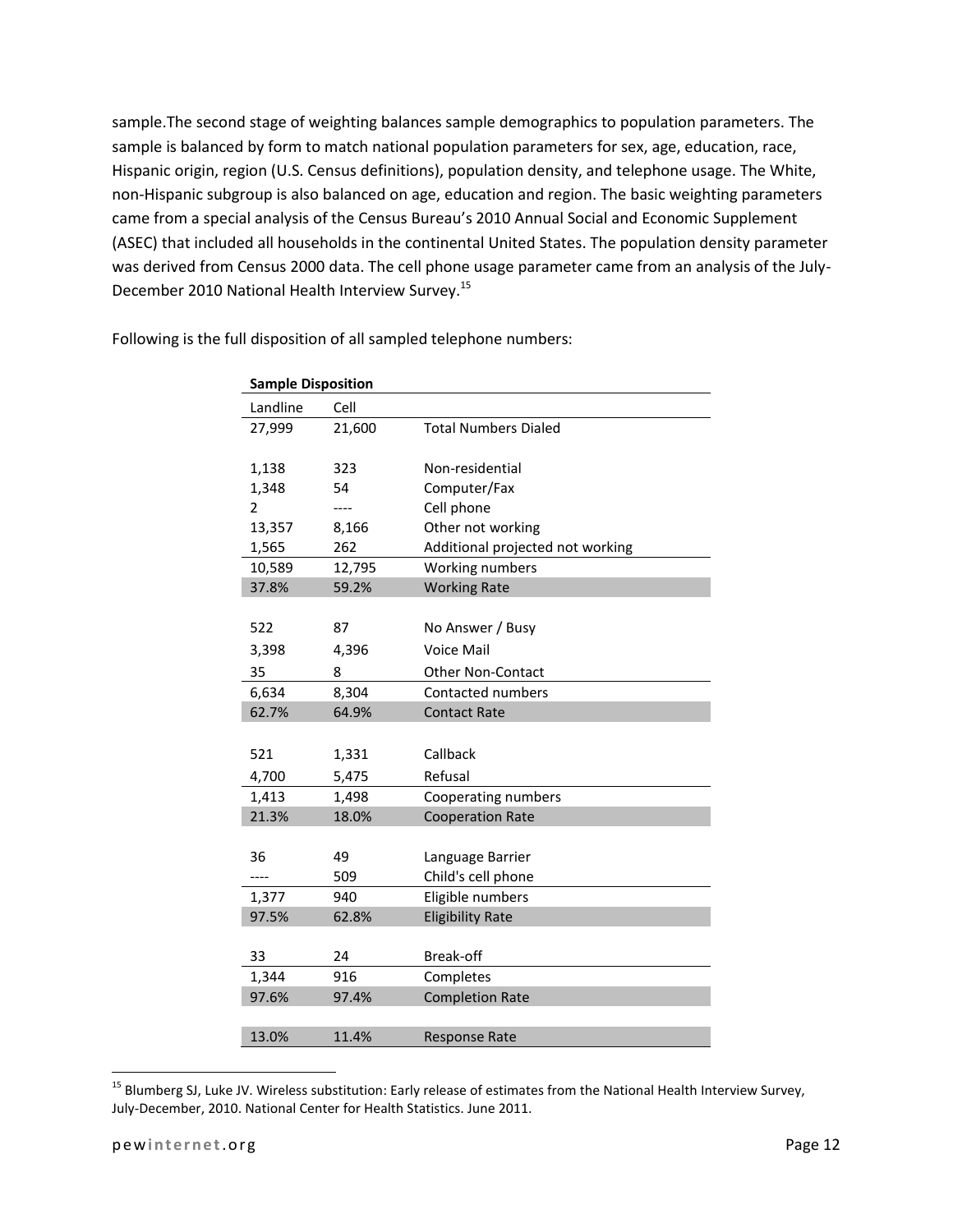The disposition reports all of the sampled telephone numbers ever dialed from the original telephone number samples. The response rate estimates the fraction of all eligible respondents in the sample that were ultimately interviewed. At PSRAI it is calculated by taking the product of three component rates:

- **Contact rate** the proportion of working numbers where a request for interview was made
- **Cooperation rate** the proportion of contacted numbers where a consent for interview was at least initially obtained, versus those refused
- **Completion rate** the proportion of initially cooperating and eligible interviews that were completed

Thus the response rate for the landline sample was 13 percent. The response rate for the cellular sample was 11.4 percent.

<sup>v</sup> December 2009 trends based on the Fall Tracking "E-Government" survey, conducted November 30 – December 27, 2009 [N=2,258, including 565 cell phone interviews].

v<sup>i</sup> November 2008 trends based on the Post-Election 2008 Tracking survey, conducted November 20-December 4, 2008 [N=2,254].

vii August 2008 trends based on the August Tracking 2008 survey, conducted August 12-31, 2008 [N=2,251].

viii July 2008 trends based on the Personal Networks and Community survey, conducted July 9-August 10, 2008 [N=2,512, including 505 cell phone interviews]

 $\overline{X}$  May 2008 trends based on the Spring Tracking 2008 survey, conducted April 8-May 11, 2008 [N=2,251].

x April 2008 trends based on the Networked Workers survey, conducted March 27-April 14, 2008. Most questions were asked only of full- or part-time workers [N=1,000], but trend results shown here reflect the total sample [N=2,134].

xi January 2008 trends based on the Networked Families survey, conducted December 13, 2007-January 13, 2008 [N=2,252].

xii December 2007 trends based on the Annual Gadgets survey, conducted October 24-December 2, 2007 [N=2,054, including 500 cell phone interviews].

xiii September 2007 trends based on the Consumer Choice survey, conducted August 3-September 5, 2007 [N=2,400, oversample of 129 cell phone interviews].

 $x^{x}$  February 2007 trends based on daily tracking survey conducted February 15-March 7, 2007 [N=2,200].

 $xv$  December 2006 trends based on daily tracking survey, conducted November 30 - December 30, 2006 [N=2,373].

xvi November 2006 trends based on Post-Election tracking survey, conducted Nov. 8-Dec. 4, 2006 [N=2,562]. This includes an RDD sample [N=2,362] and a cell phone only sample [N=200]. Results reflect combined samples, where applicable.

xvii August 2006 trends based on daily tracking survey, conducted August 1-31, 2006 [N=2,928].

xviii April 2006 trends based on the Annual Gadgets survey, conducted Feb. 15-Apr. 6, 2006 [N=4,001].

 $x$ <sup>xix</sup> February 2006 trends based on the Exploratorium Survey, conducted Jan. 9-Feb. 6, 2006 [N=2,000].

 $\text{W}$  December 2005 trends based on daily tracking survey conducted Nov. 29-Dec. 31, 2005 [N=3,011].

i January 2011 trends based on the Pew Internet Project/Project for Excellence in Journalism/Knight Foundation "Local News survey," conducted January 12-25, 2011 [N=2,251, including 750 cell phone interviews].

 $\mathbb{I}$  December 2010 trends based on the Social Side of the Internet survey, conducted November 23–December 21, 2010 [N=2,303, including 748 cell phone interviews].

iii November 2010 trends based on the Post-Election Tracking Survey 2010, conducted November 3-24, 2010 [N=2,257, including 755 cell phone interviews].

iv January 2010 trends based on the Online News survey, conducted December 28, 2009 – January 19, 2010 [N=2,259, including 562 cell phone interviews].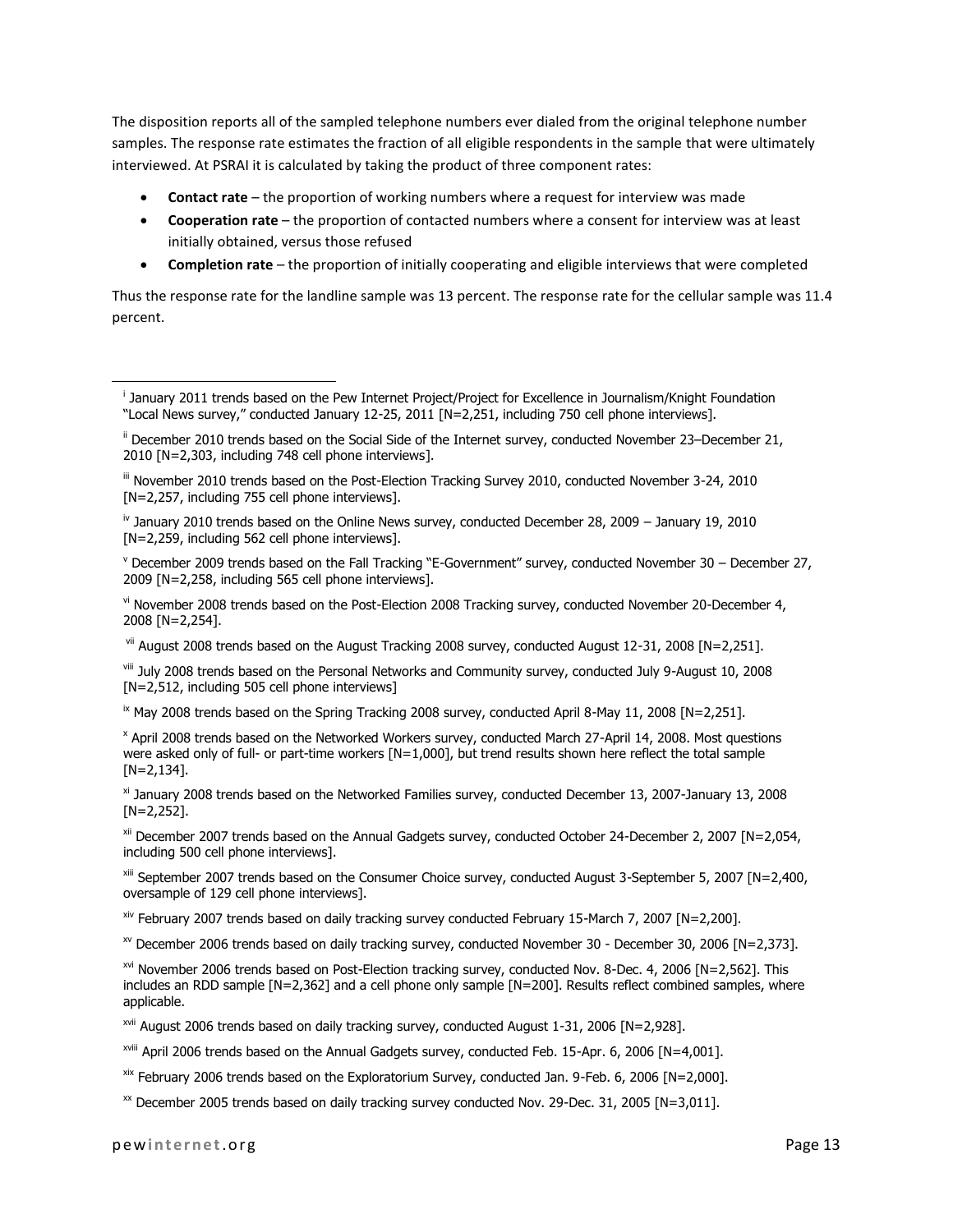$\frac{xxi}{x}$  September 2005 trends based on daily tracking survey conducted Sept. 14-Oct.13, 2005 [N=2,251].

 $xxi$  June 2005 trends based on the Spyware Survey, conducted May 4-June 7, 2005 [N=2,001].

xxiii February 2005 trends based on daily tracking survey conducted Feb. 21-March 21, 2005 [N=2,201].

 $xiv$  January 2005 trends based on daily tracking survey conducted Jan. 13-Feb.9, 2005 [N=2,201].

xxv November 23-30, 2004 trends based on the November 2004 Activity Tracking Survey, conducted November 23-30, 2004 [N=914].

xxvi November 2004 trends based on the November Post-Election Tracking Survey, conducted Nov 4-Nov 22, 2004 [N=2,200].

xxvii June 2004 trends based on daily tracking survey conducted May 14-June 17, 2004 [N=2,200].

xxviii February 2004 trends based on daily tracking survey conducted February 3-March 1, 2004 [N=2,204].

 $x$ <sup>xxix</sup> November 2003 trends based on daily tracking survey conducted November 18-December 14, 2003 [N=2,013].

xxx August 2003 trends based on 'E-Government' survey conducted June 25-August 3, 2003 [N=2,925].

xxxi June 2003 trends based on 'Internet Spam' survey conducted June 10-24, 2003 [N=2,200].

xxxii May 2003 trends based on daily tracking survey conducted April 29-May 20, 2003 [N=1,632].

xxxiii March 3-11, 2003 trends based on daily tracking survey conducted March 3-11, 2003 [N=743].

xxxiv February 2003 trends based on daily tracking survey conducted February 12-March 2, 2003 [N=1,611].

xxxv December 2002 trends based on daily tracking survey conducted Nov. 25–Dec. 22, 2002 [N=2,038].

xxxvi November 2002 trends based on daily tracking survey conducted October 30-November 24, 2002 [N=2,745].

xxxvii October 2002 trends based on daily tracking survey conducted October 7-27, 2002 [N=1,677].

xxxviii September 2002 trends based on daily tracking survey conducted September 9-October 6, 2002 [N=2,092].

 $\frac{x}{x}$  July 2002 trends based on 'Sept. 11<sup>th</sup>-The Impact Online' survey conducted June 26-July 26, 2002 [N=2,501].

xl March/May 2002 trends based on daily tracking surveys conducted March 1-31, 2002 and May 2-19, 2002.

 $xii$  January 2002 trends based on a daily tracking survey conducted January 3-31, 2002 [N=2,391].

xlii December 2001 trends represent a total tracking period of December 1-23, 2001 [N=3,214]. This tracking period based on daily tracking surveys conducted December 17-23, 2001 and November 19-December 16, 2001.

xliii November 2001 trends represent a total tracking period of November 1-30, 2001 [N=2,119]. This tracking period based on daily tracking surveys conducted October 19 – November 18, 2001 and November 19 – December 16, 2001.

 $x$ liv October 2001 trends represent a total tracking period of October 1-31, 2001 [N=1,924]. This tracking period based on daily tracking surveys conducted September 20 – October 1, 2001, October 2-7, 2001, October 8-18, 2001, and October 19 – November 18, 2001.

xlv September 2001 trends represent a total tracking period of September 1-30, 2001 [N=742]. This tracking period based on daily tracking surveys conducted August 13-September 10, 2001, September 12-19, 2001 and September 20 – October 1, 2001.

xlvi August 2001 trends represent a total tracking period of August 12-31, 2001 <sup>[N=</sup>1,505<sup>].</sup> This tracking period <sup>based on a daily</sup> tracking survey conducted August 13-September 10, 2001 .

xlvii February 2001 trends based on a daily tracking survey conducted February 1, 2001-March 1, 2001 [N=2,096].

 $x^{\text{lviii}}$  December  $^{2000}$  trend<sup>s based on a daily tracking survey conducted December 2-<sup>22, 2000</sup> [N=2,383].</sup>

<sup>xlix</sup> November 2000 trend<sup>s based on a daily tracking survey conducted Nov<sup>ember 2, 2000</sup> – December 1 [N=6,322].</sup>

 $\pm$  October 2000 trend<sup>s based on a daily tracking survey conducted October 2<sup>-</sup> Nov<sup>ember</sup> 1<sup>, 2000</sup> [N=3,336].</sup>

li September 2000 trend<sup>s based on a daily tracking survey conducted September 15 - October 1, 2000 [N=1,302].</sup>

 $\text{ln}$  August 2000 trends based on a daily tracking survey conducted July 24 – August 20, 2000 [N=2,109].

liii June 2000 trends based on a daily tracking survey conducted May 2 – June 30, 2000 [N=4,606].